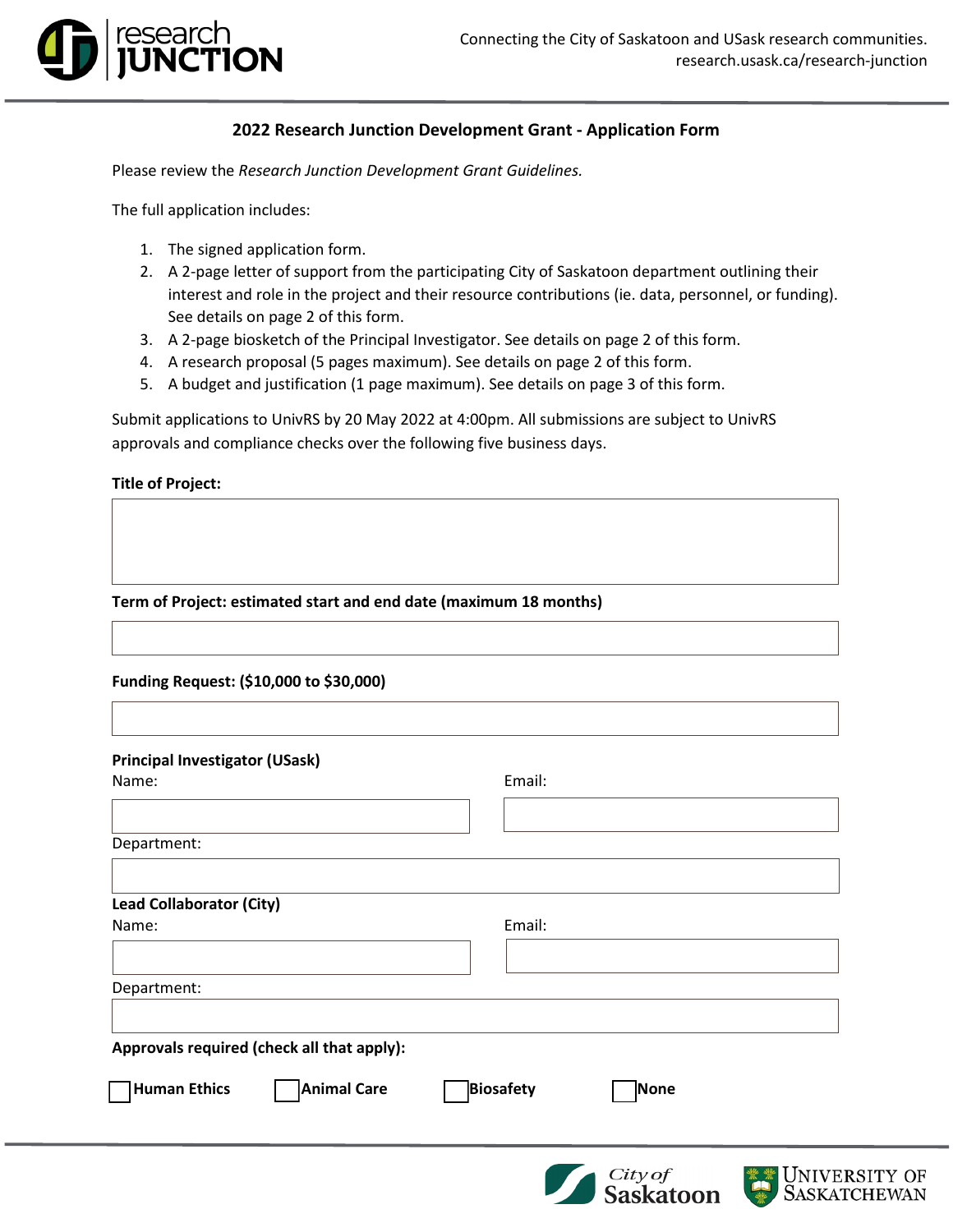

#### **Select a [City of Saskatoon Strategic Goal](https://www.saskatoon.ca/business-development/planning/strategic-plan) that this project supports.**

Choose an item

| <b>Additional Partners or Co-Investigators</b> |        |  |
|------------------------------------------------|--------|--|
| Name:                                          | Email: |  |
|                                                |        |  |
| Department/Organization:                       |        |  |
|                                                |        |  |
| Name:                                          | Email: |  |
|                                                |        |  |
| Department/Organization:                       |        |  |
|                                                |        |  |
|                                                |        |  |

#### **Attachment Details**

### **1. Letter of Support from the City (maximum 2 pages)**

The letter of support must outline:

- a. The intellectual and financial contributions that the City of Saskatoon will make to this project, including the role of the City co-lead and any resources contributed (data, personnel, space, etc.).
- b. How this research project would align with existing, past, or future projects, strategies or priorities at the City.
- c. Anticipated outcomes and how they will be used.

### **2. Research Proposal Details (maximum 5 pages)**

- a. Lay Summary of Proposed Project (max 100 words)
- b. Project Description
	- 1. Describe the objectives of the project and its fit with the City of Saskatoon's research priorities.
	- 2. Outline the methodology, timeline and milestones.
	- 3. Provide an overview of how this project will build capacity for trainees (HQP) and their role in the project.
- c. Research Team
	- 1. Describe the strengths of the co-leads and their expertise in this area.
	- 2. Describe this partnership. Is it a new partnership? If not, explain how it takes an existing partnership in a new direction.
	- 3. Describe the research team, including USask researchers, trainees (HQP) and City members as well as other partners, and their contributions to the project.
	- 4. Describe the value of a partnered approach to this project.